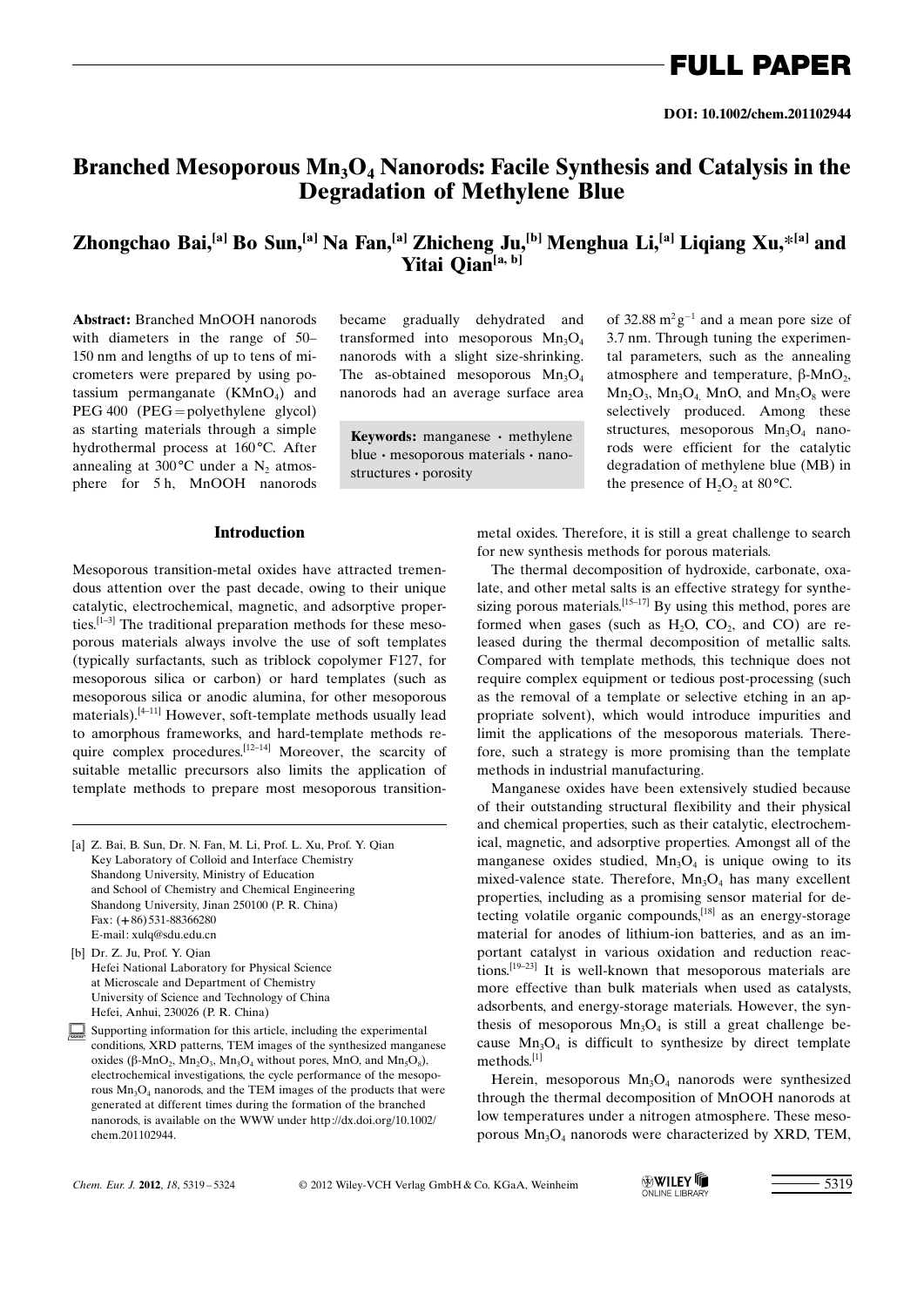SEM, and HRTEM. Besides these mesoporous  $Mn_3O_4$  nanorods,  $\beta$ -MnO<sub>2</sub>, MnO<sub>2</sub> and Mn<sub>5</sub>O<sub>8</sub> nanorods were also selectively prepared from the thermal decomposition of MnOOH nanorods under different experiment conditions. The catalytic performances of these manganese-oxide nanorods were evaluated in the catalytic oxidation of methylene blue (MB).

### Results and Discussion

The as-prepared MnOOH and  $Mn_3O_4$  compounds were characterized by X-ray diffraction (Figure 1). In Figure 1 a,



Figure 1. XRD patterns of a) MnOOH and b) mesoporous  $Mn_3O_4$  nanorods.

all of the diffraction peaks corresponded to monoclinic MnOOH (space group  $P2_1/c14$ ; JCPDS card no. 41-1379). This result was supported by the FTIR spectrum (Figure 2a). The peaks at  $400-650$  cm<sup>-1</sup> were assigned to Mn-O vibrations, and the peaks at 1083, 1118, and 1155  $cm^{-1}$  were attributed to the out-of-plane bending modes of  $\gamma$ -OH and the in-plane bending modes of  $\delta$ -2-OH and  $\delta$ -1-OH, respectively. This spectrum shows the representative bands of the  $\gamma$ -MnOOH phase.<sup>[24,25]</sup> In Figure 1b, all of the diffraction peaks of the product after calcination at  $300^{\circ}$ C were indexed to the hausmannite structure of  $Mn_3O_4$  (space group  $I4_1$ /amd; JCPDS card no. 24-0734), which agreed with the standard values of bulk  $Mn_3O_4$ . In addition, the peaks were

Abstract in Chinese:<br>摘要 以高锰酸钾和聚乙二醇400为原料,通过简单的水热法在聚四氟乙烯为内衬的不锈钢反应釜中 160 ℃首先合成了直径为50~150 nm, 长达几十微米的技状MnOOH 纳米棒。经300 ℃氯气气氛中退火 5 h后, 枝状MnOOH 纳米棒脱水并转化为尺寸更小的多孔Mn<sub>3</sub>O4枝状纳米棒, 其比表面积为 32.88  $m^2g^{-1}$ , 平均孔径约为3.7 nm。实验结果表明所得多孔的 $Mn_3O_4$ 材料可在80°C,  $\mathrm{H}_2\mathrm{O}_2$ 存在的条件下有效的催化降解亚甲基蓝;此外,通过实验参数的调整还可以实现β-MnO2,

 $Mn_2O_3$ ,  $MnO$ 和 $Mn_5O_8$ 一维棒状材料的选择性合成。



Figure 2. FTIR spectra of a) MnOOH and b) mesoporous  $Mn_3O_4$  nanorods.

broad and weak, owing to the poor crystallinity or the small crystal domain in the product, which resulted from the low preparation temperature. The FTIR spectrum (Figure 2b) also confirmed that the sample was manganese oxide. The peaks centered at 417, 481, and  $602 \text{ cm}^{-1}$  were maintained in the FTIR spectrum, but the peaks owing to the O-H group disappeared, thus indicating its absence in the product. This result was in good agreement with the identification of the product as  $Mn_3O_4$ .

Figure 3 shows the field-emission SEM (FESEM) images of the as-obtained MnOOH and  $Mn_3O_4$ . Most of the MnOOH particles displayed typical rod-like shapes and smooth surfaces (Figure 3a, b). The diameters of these nanorods were in the range 50–150 nm and their lengths were up to tens of micrometers. Many nanorods grew on the surface



Figure 3. FESEM images of a) branched MnOOH nanorods and c) mesoporous  $Mn_3O_4$  nanorods; b, d) magnified FESEM images of (a) and (c), respectively.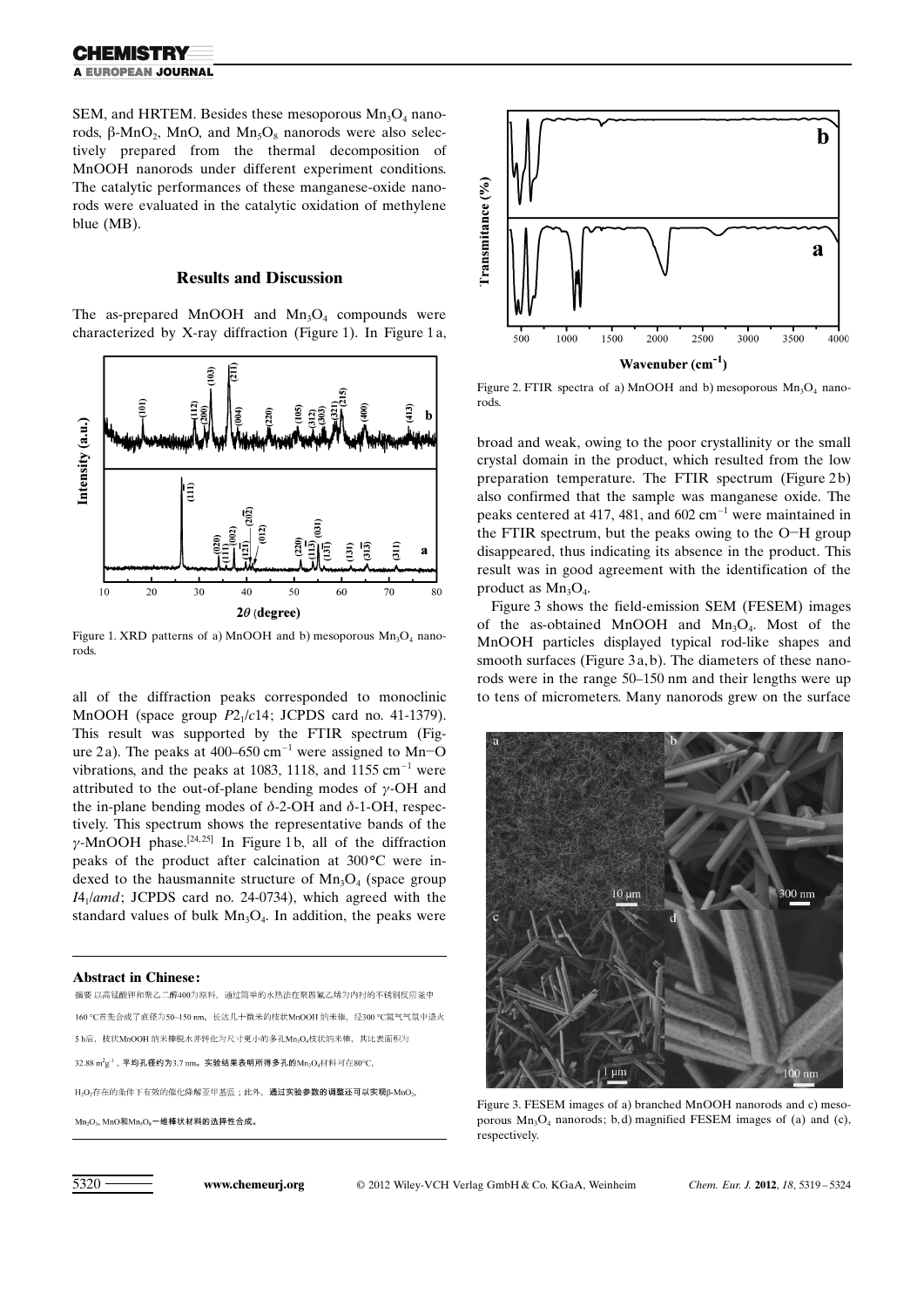# Branched Mesoporous Mn<sub>3</sub>O<sub>4</sub> Nanorods<br> **FULL PAPER**



Figure 4. a) TEM image of branched MnOOH nanorods; b) HRTEM of branched MnOOH nanorods; c) TEM image of mesoporous  $Mn_3O_4$ ; d) HRTEM of mesoporous  $Mn_3O_4$  nanorods.

of the other nanorods, thereby producing branch-like trees. This branched rod-like feature was also observed by TEM (Figure 4 a). The HRTEM image (Figure 4 b) shows clear lattice fringes of 0.25 nm and 0.48 nm, which corresponded to the {111} and {110} crystal planes of MnOOH, respectively. The branched rod-like feature was also observed in the  $Mn<sub>3</sub>O<sub>4</sub>$  particles after the calcination of the MnOOH nanorods at  $300^{\circ}$ C (Figure 3c,d). However, the surface of the  $Mn<sub>3</sub>O<sub>4</sub>$  nanorods became rough and some pore-like structures appeared on the surface, which was confirmed by pore-size measurements and TEM analysis. The diameter of these  $Mn_3O_4$  nanorods was slightly smaller than before the calcination, which was attributed to a shrinkage caused by the decomposition of MnOOH. TEM analysis of the  $Mn_3O_4$ nanorods also showed the existence of the pores  $(d=2-$ 5 nm), which were distributed throughout the whole of the nanorods (based on the contrast difference; Figure 4c). A HRTEM image of a mesoporous  $Mn<sub>3</sub>O<sub>4</sub>$  nanorod showed a distance between neighboring lattice fringes of about 0.31 nm, which was attributed to the {112} crystal plane of tetragonal  $Mn_3O_4$  (Figure 4d).

The nitrogen-adsorption/desorption isotherms of MnOOH and  $Mn_3O_4$  are shown in Figure 5. MnOOH exhibited an isotherm of type II (Figure 5a), which was the normal form of isotherms gained with a non-porous or macroporous adsorbent. The surface area was only  $8.5 \text{ m}^2 \text{g}^{-1}$ . However, the  $Mn<sub>3</sub>O<sub>4</sub>$  sample showed an isotherm of type IV (Figure 5 b).<sup>[26]</sup> The hysteresis loops did not close at  $P/P_0 < 1$  and such results are often ascribed to the aggregates of nanoparticles. The  $Mn_3O_4$  sample had a high surface area of 32.88 m<sup>2</sup> g<sup>-1</sup>. The total pore volume was 0.053 m<sup>3</sup> g<sup>-1</sup>. The pore-size distribution (Figure 6), which was calculated by using  $(N_2)$  original density functional theory (DFT) assum-



Figure 5. BET isotherm linear plots for a) MnOOH and b)  $Mn_3O<sub>4</sub>$ .



Figure 6. Pore-size distribution curve obtained for mesoporous  $Mn_3O_4$ .

ing slit-pore geometry suggested micro- and mesoporosity. BJH desorption gave an average pore-width of 3.7 nm, which was in agreement with the TEM observations. This result was due to the conversion of MnOOH into  $Mn_3O_4$ with a significant loss of oxygen and hydrogen, during which the pore-formation occurred. Therefore, the surface area of  $Mn_3O_4$  was much larger than that of MnOOH.

A series of contrast experiments were carried out to investigate the effects of the reaction parameters on the mesoporous  $Mn_3O_4$  nanorods. Because the mesoporous  $Mn_3O_4$ nanorods were prepared by a hydrothermal reaction, followed by thermal annealing, these two processes were investigated separately. First, the effect of the reaction temperature on the hydrothermal reaction was investigated: If the temperature was below  $120^{\circ}$ C, only nanoparticles were obtained. At 160°C, branched MnOOH nanorods were produced. At 180 $\degree$ C, coexistence of Mn<sub>3</sub>O<sub>4</sub> nanoparticles with MnOOH was observed in the final products. Besides the reaction temperature, the reaction time also played an important role in the formation of branched MnOOH. The longer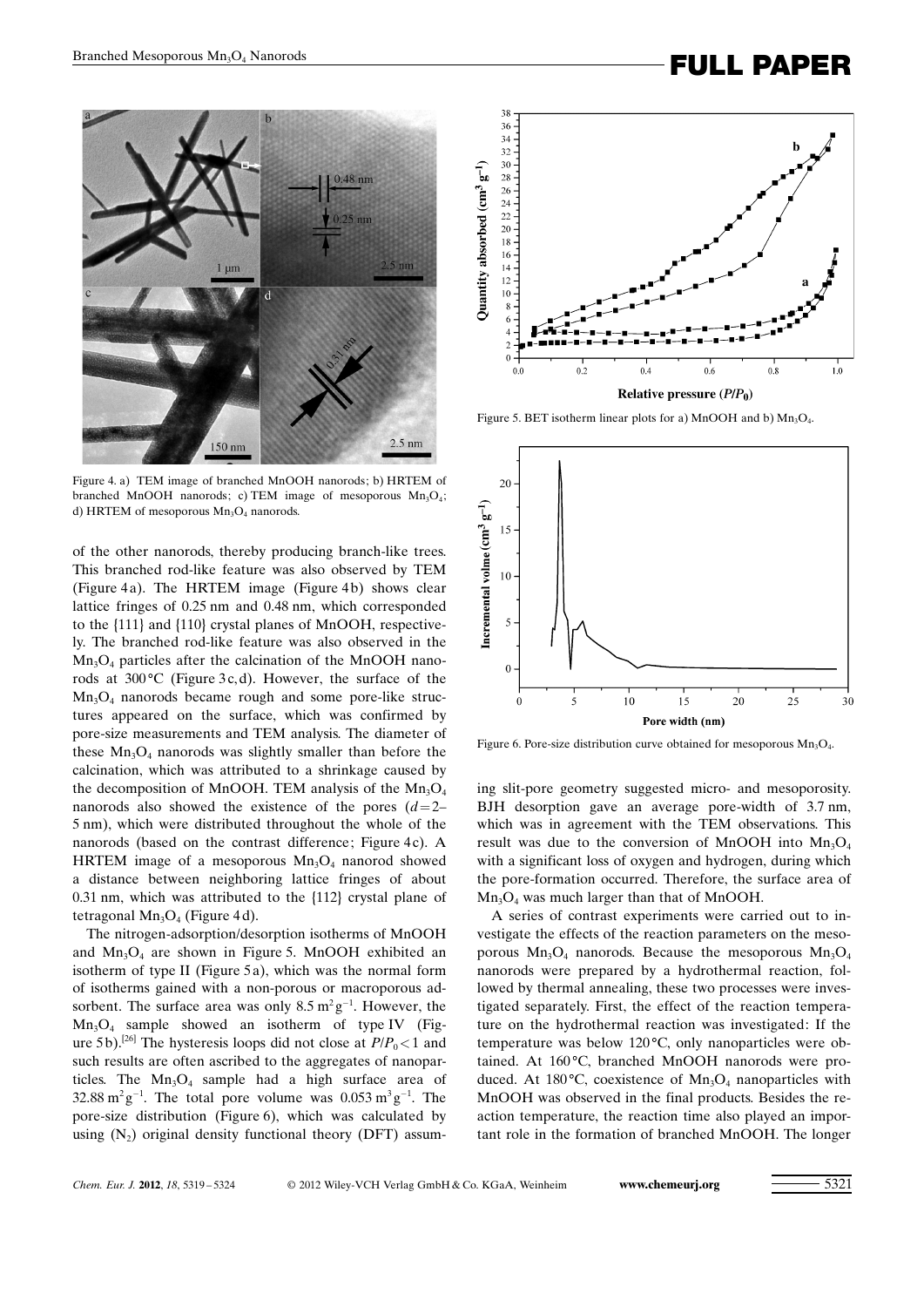the reaction time (up to 5 h), the larger the amount of branched MnOOH nanorods obtained; after 5 h, their yield remained almost unchanged. PEG 400 was one of the essential reagents for the formation of branched MnOOH nanorods. When PEG 400 was replaced by poly(4-vinylphenol) (PVP) or sodium dodecylbenzenesulfonate (SDBS), branched nanorods were not observed. We also investigated the formation of branched MnOOH nanorods. Nanoparticles were formed during the initial stages of the reaction (see the Supporting Information, Figure S4a) and then grew into coarse nanorods with increased reaction time (see the Supporting Information, Figure S4b). The coarse nanorods turned into smooth nanorods with small nanorods attached onto their surfaces (see the Supporting Information, Figure S4c). With further prolonged reaction time, the attached nanorods grew into branched nanorods (see the Supporting Information, Figure S4d). Based on these above experimental results, we considered that PEG 400 played a pivotal role in the formation of the MnOOH nanorods during the early stages of the reaction. As PEG 400 is a nonionic surfactant with uniform, ordered chain-structure and has multiple coordinating sites, it was easily adsorbed onto the surface of the metal-oxide colloid during the synthesis, thereby confining the colloid and facilitating the anisotropic growth of the 1D nanocrystals.<sup>[27, 28, 29]</sup> With a prolonged reaction time, the diameters and lengths of these nanorods increased notably. To reduce the total interfacial energy of the system, large amounts of these nanorods tended to aggregate and grow into branched structures. This self-assembly process was similar to that reported previously.<sup>[30]</sup> Finally, branched nanorods were obtained in high yields. To further study the effect of the PEG chain-length on the final product, comparative experiments were performed by substituting PEG ( $M<sub>w</sub>$ = 400) with the same mass of PEG ( $M_{\rm w}$ =200, 600, 800, 2000, and 20000). SEM images indicated that there was little difference among these products.

It is well-known that metal hydroxides can be converted into their corresponding oxides by thermal annealing. The annealing parameters (e.g., temperature, reaction time, and atmosphere) are critical for controlling the phase and morphology of the final products. Therefore, we studied the thermal-annealing behavior of MnOOH under air and nitrogen atmospheres, respectively. The TGA curves of MnOOH under  $N_2$  and air atmospheres are shown in Figure 7 a, b. First, MnOOH decomposed into  $\beta$ -MnO<sub>2</sub> (see the Supporting Information, Figures S1d and S2b) between 250 and 280 °C. Then,  $\beta$ -MnO<sub>2</sub> released oxygen and turned into  $Mn<sub>2</sub>O<sub>3</sub>$  (see the Supporting Information, Figures S1a and S2c) between 550 and 600 $^{\circ}$ C. Finally, Mn<sub>2</sub>O<sub>3</sub> released more oxygen and changed into  $Mn_3O_4$  between 930 and 950 °C (see the Supporting Information, Figures S1b and S2e). The weight losses of the corresponding parts were 1.65%, 10.38%, and 13.1%, which were close to the theoretical values of 1.13%, 10.22%, and 13.25%, respectively (Figure 7b). This pattern is typical of the decomposition of MnOOH in air.<sup>[31]</sup> However, the TGA curve under a  $N_2$  atmosphere was different. First, MnOOH decomposed into



Figure 7. TGA curves of MnOOH nanorods under a)  $N_2$  flow and b) air.

 $Mn_5O_8$ , then into  $Mn_3O_4$ , and finally into MnO (see the Supporting Information, Figures S1e and S2d). The weight-loss of every step was also consistent with the theoretical value. This process was the same as in most of the previous reports.<sup>[31,32]</sup> However, when MnOOH nanorods were annealed at  $300^{\circ}$ C for 2 h under a nitrogen atmosphere,  $Mn<sub>5</sub>O<sub>8</sub>$  nanorods were obtained (see the Supporting Information, Figures S1c and S2a). Mesoporous  $Mn_3O_4$  nanorods were formed after 5 h. The latter process was not reflected in the TGA curve, presumably because the decomposition of MnOOH was a very slow process at low temperatures and the TGA test was a very fast heating process (heating rate: 10°Cmin<sup>-1</sup>). Therefore, some of the slow-decomposition process could not be detected in the TGA curve. To further investigate the decomposition behavior of MnOOH under a nitrogen atmosphere, a fine-TGA test was carried out at  $300^{\circ}$ C (Figure 8). MnOOH gradually decomposed over 5 h at 300 °C under a  $N_2$  atmosphere, and the weight loss was 13.2%, which agreed with the theoretical value of



Figure 8. TGA curves of MnOOH at 300 °C for 5 h under a  $N_2$  atmosphere.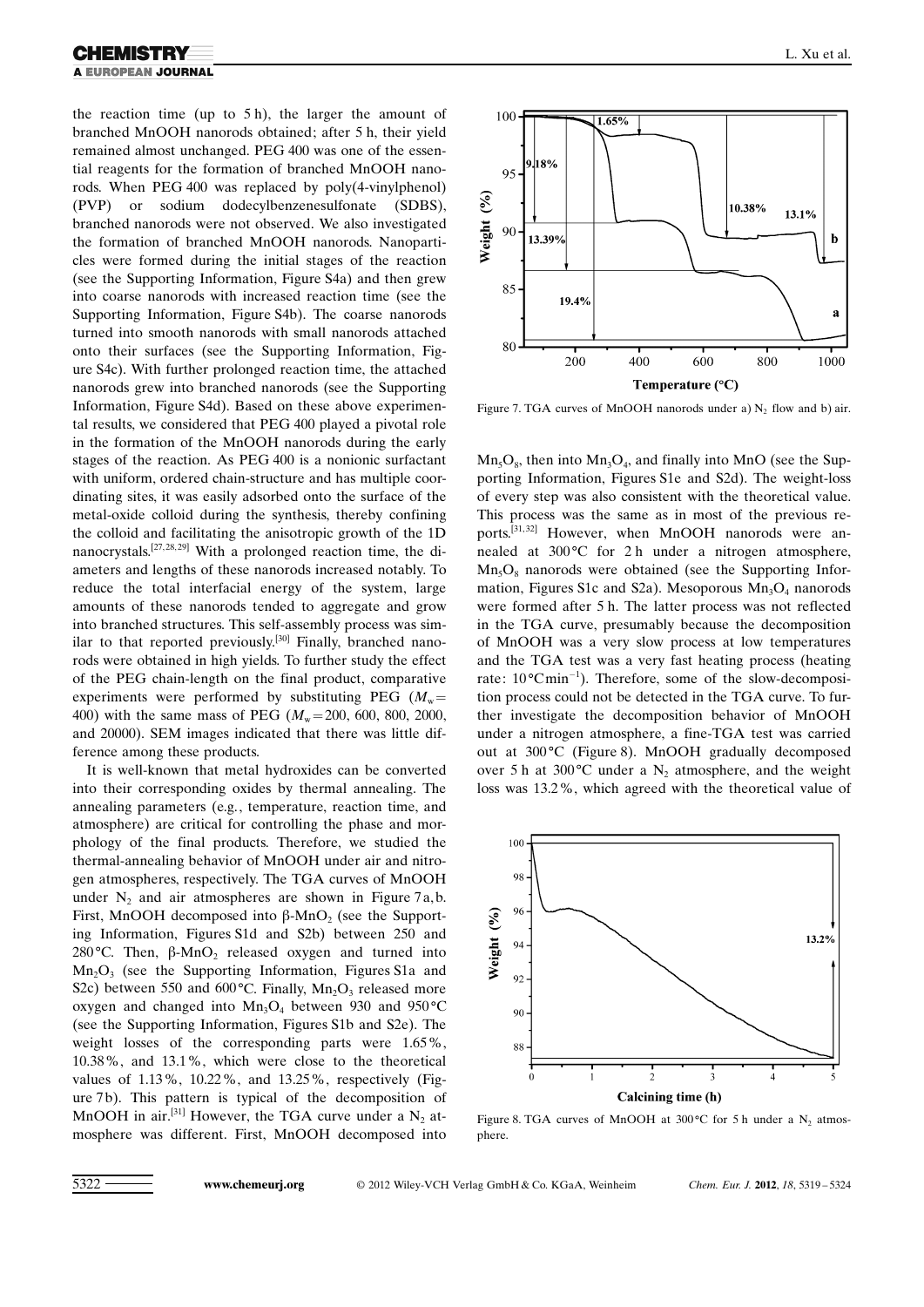13.25% for decomposition into  $Mn_3O_4$ . Therefore, the decomposition process of MnOOH at  $300^{\circ}$ C under a N<sub>2</sub> atmosphere can be represented as given in Equation (1):

$$
MnOOH \to Mn_5O_8 \to Mn_3O_4 \tag{1}
$$

First, MnOOH decomposed into  $Mn_5O_8$  and then into  $Mn_3O_4$  as the annealing time increased. Low synthesis temperatures did not destroy the pores that formed during the decomposition process. Therefore, the mesoporous  $Mn_3O_4$ nanorods were obtained.

The as-obtained mesoporous  $Mn<sub>3</sub>O<sub>4</sub>$  nanorods were used as a catalyst for waste-water treatment. MB, as a typical industrial pollutant, was chosen as a model to examine the catalytic performance of the mesoporous  $Mn_3O_4$  nanorods. As the degradation of MB proceeds, the characteristic absorption of MB at 665 nm gradually weakens, which was why it was chosen for monitoring the catalytic process of mesoporous  $Mn<sub>3</sub>O<sub>4</sub>$  nanorods. The catalytic performance of mesoporous  $Mn_3O_4$  in the presence of  $H_2O_2$  is shown in Figure 9. The initial spectrum showed four absorption peaks (245, 292, 614, and 664 nm), which originated from the molecular absorption of MB.[32] The intensities of these peaks quickly decreased within 10 min. The MB bands at 292 and 245 nm were covered by the strong absorption of hydrogen peroxide. As the reaction proceeded, the color of the solution slowly changed from dark blue to colorless. No obvious new band was observed in the spectrum (Figure 9), thereby suggesting the complete degradation of the MB molecules. The degradation efficiency of the MB molecules was calculated by  $(I_0 - I)/I_0$ , where  $I_0$  was the absorbance at 665 nm at  $t=0$  and I was the absorbance at the same wavelength at a given reaction time. The degradation efficiency of the asprepared mesoporous  $Mn_3O_4$  nanorods was 95% after 1 h and 99.8% after 2 h (Figure 10 d), which was slightly moreeffective than the  $Mn_3O_4$  nanorods (prepared herein; Fig-



Figure 9. Absorption spectra of a mixture of of MB (100 mgL<sup>-1</sup>, 50 mL), high energy-storage capacity in lithium-ion batteries. branched mesoporous  $Mn_3O_4$  nanorods (0.01 g), and  $H_2O_2$  (20 mL, 30 wt%) that was heated at  $80^{\circ}$ C for different time intervals of 0, 10, 20, 30, 60, and 120 min.



Figure 10. Time profiles of MB degradation: a) mesoporous  $Mn_3O_4$  nanorods+MB, b)  $H_2O_2$ +MB, c) Mn<sub>3</sub>O<sub>4</sub> nanorods without pores+MB+H<sub>2</sub>O<sub>2</sub>,

and d) mesoporous  $Mn_3O_4$  nanorods+MB+H<sub>2</sub>O<sub>2</sub>.

ure 10c),  $Mn_3O_4$  octahedra, and  $MnO_2$  nanorods.<sup>[33-35]</sup> The good catalytic performance of the mesoporous  $Mn_3O_4$  nanorods may have been due to the mesoporous (high surface area) and 1D structures (high surface-to-volume ratio). No obvious decolorization was observed without  $Mn_3O_4$  or  $H_2O_2$ , even after 2 h (Figure 10a, b),<sup>[33]</sup> which indicated that the degradation of MB molecules was caused by  $H_2O_2$ -induced oxidation, catalyzed by  $Mn_3O_4$ .

Our preliminary experiments have shown a relatively high energy-storage capacity of mesoporous  $Mn_3O_4$  nanorods in lithium-ion batteries  $(560 \text{ m} \text{A} \text{h} \text{g}^{-1}$  after 35 cycles at  $50 \text{ mA} \text{g}^{-1}$ ; see the Supporting Information, Figure S3). This value is larger than those of  $Mn_3O_4$  nanofibers (450–  $500 \text{ m}$ Ahg<sup>-1</sup> ) and MnO/C composites (200–  $300 \text{ mA}$ hg<sup>-1</sup>).<sup>[36,37]</sup> This result was ascribed to the mesoporous (high surface area that allowed the electrode and the electrolyte with sufficient contact area) and 1D structures (1D electron-transport pathways) of the mesoporous  $Mn_3O_4$ nanorods.[38]

## Conclusion

Branched MnOOH nanorods were successfully synthesized by using a simple and mild hydrothermal procedure. The anisotropic growth of MnOOH was attributed to the PEGassisted oriented attachment of nanocrystalline material. Mesoporous  $Mn<sub>3</sub>O<sub>4</sub>$  and other kinds of branched manganese oxides ( $\beta$ -MnO<sub>2</sub>, Mn<sub>2</sub>O<sub>3</sub>, MnO<sub>3</sub>, and Mn<sub>5</sub>O<sub>8</sub>.) were obtained as desired by performing the heat treatment of the MnOOH precursor under different temperatures and atmospheres. The as-obtained mesoporous  $Mn<sub>3</sub>O<sub>4</sub>$  nanorods exhibited effective catalysis for oxidative decomposition of MB and

Chem. Eur. J. 2012, 18, 5319-5324

© 2012 Wiley-VCH Verlag GmbH & Co. KGaA, Weinheim <www.chemeurj.org> – 532